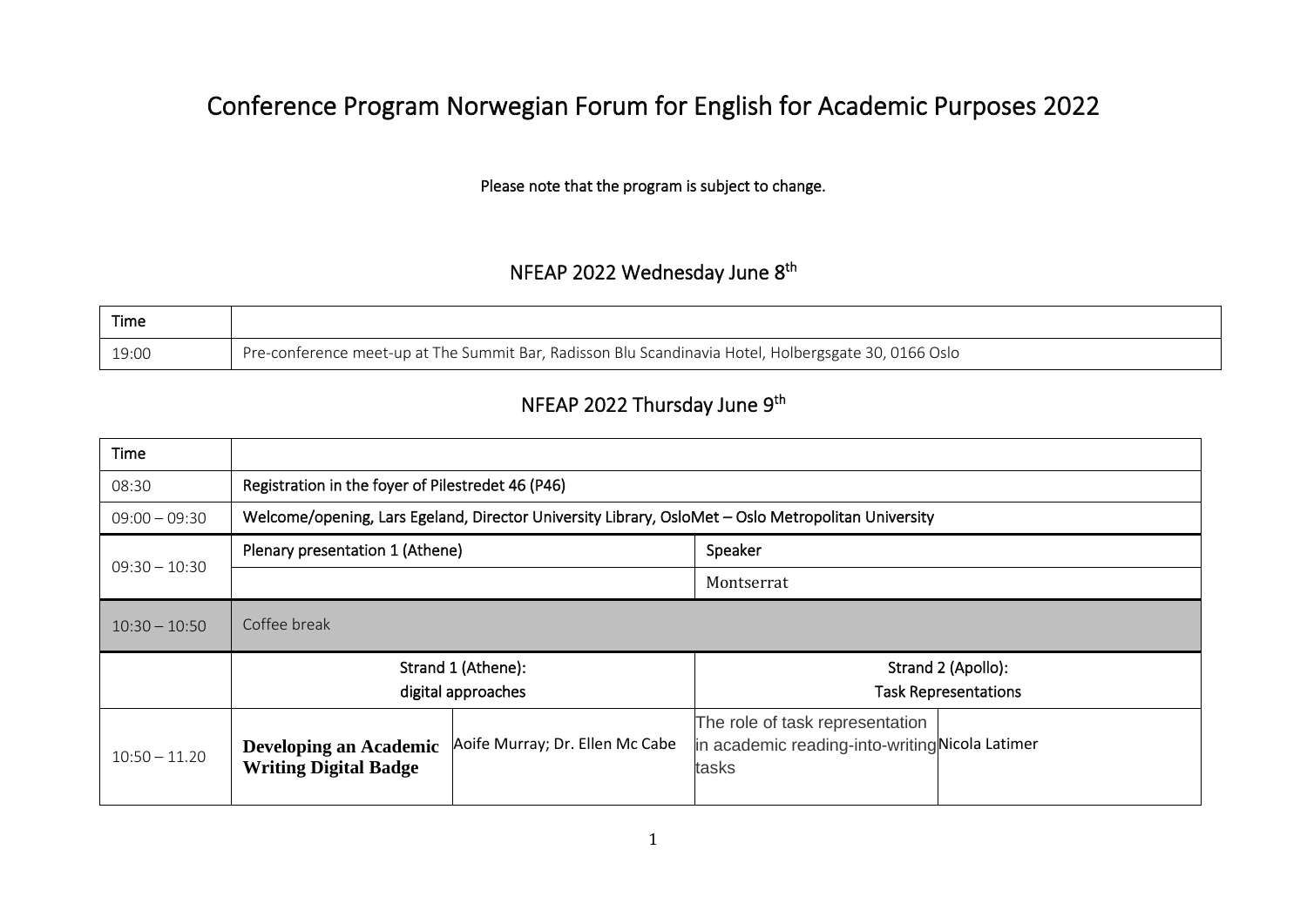| $11:25 - 11:55$ | <b>Interpersonal language</b><br>in MOOC lectures:<br>comparing a high-rated<br>and a low-rated course         | Xiaoyu XU       | L2 postgraduate students' task<br>representations and emergent<br>academic identities in<br>evidence-based argumentative<br>essay writing                                   | Takeshi Kamijo     |
|-----------------|----------------------------------------------------------------------------------------------------------------|-----------------|-----------------------------------------------------------------------------------------------------------------------------------------------------------------------------|--------------------|
| $12:00 - 13:00$ | Lunch                                                                                                          |                 |                                                                                                                                                                             |                    |
| $13:00 - 14:00$ | Plenary presentation 2 (Athene)                                                                                |                 | Speaker                                                                                                                                                                     |                    |
|                 |                                                                                                                |                 | Sharon                                                                                                                                                                      |                    |
| $14:00 - 14.20$ | Coffee break                                                                                                   |                 |                                                                                                                                                                             |                    |
|                 | Strand 1 (Athene):<br>Assignments and materials                                                                |                 | Strand 2 (Apollo):<br>Approaches to writing                                                                                                                                 |                    |
| $14:20 - 14:50$ |                                                                                                                |                 | You can be creative<br>everywhere, even in academic<br>writing'. Novice non-native<br>speaker in English (NNS)<br>writers' perceptions of<br>creativity in academic writing | <b>Kärt Rummel</b> |
| $14:55 - 15:25$ | <b>The Forgotten</b><br><b>Beginning of Student</b><br><b>Writing: Instructor</b><br><b>Assignment Prompts</b> | Andrea Williams | In the beginning we are all<br>novices: textography as initial<br>needs analysis for English for Jennifer Sizer<br><b>Specific Academic Purposes</b><br>(ESAP)              |                    |
| $15:25 - 16:45$ | Coffee break                                                                                                   |                 |                                                                                                                                                                             |                    |
|                 | Strand 1 (Athene):                                                                                             |                 |                                                                                                                                                                             | Strand 2 (Apollo): |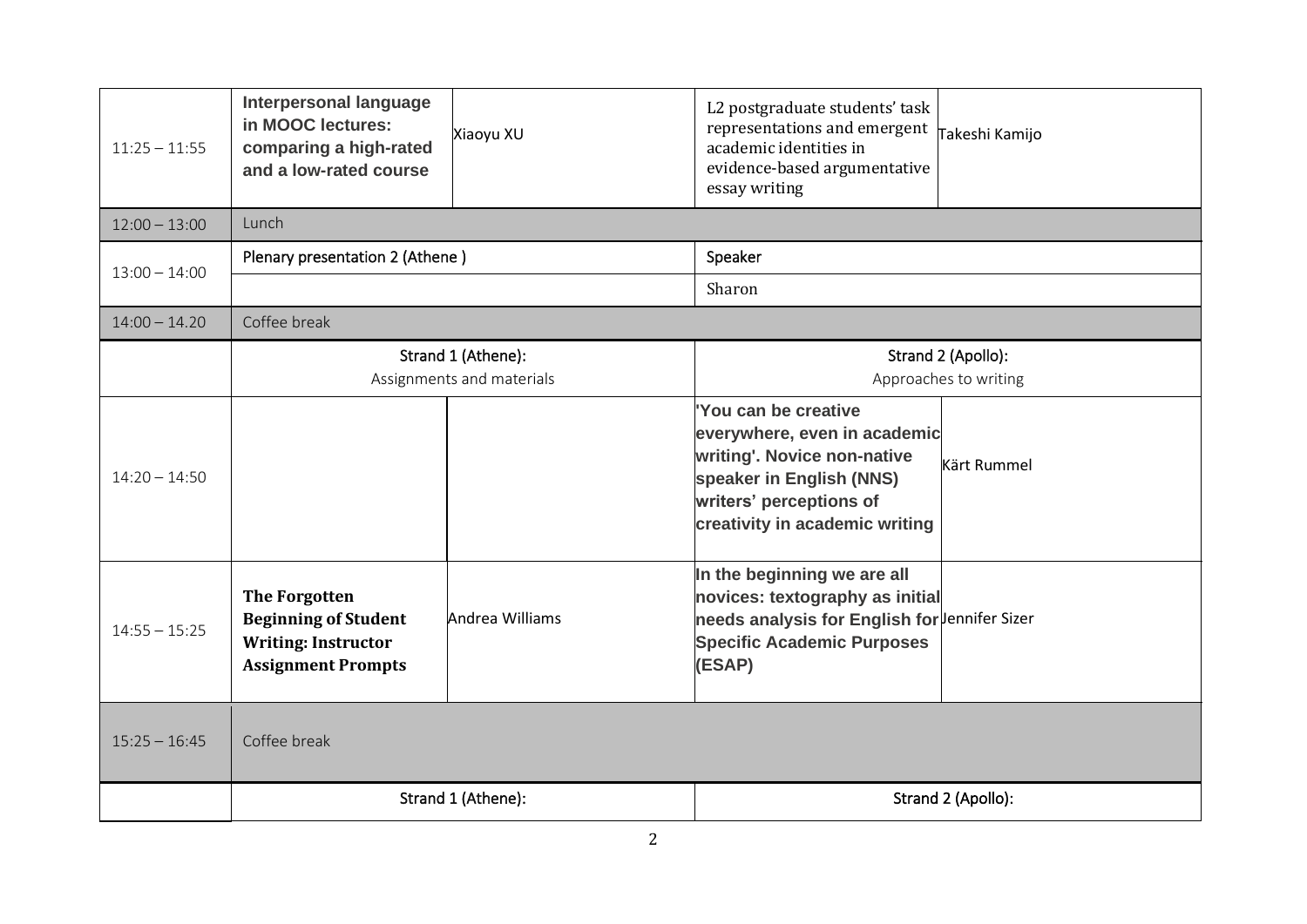|                 | Devising programmes                                                                    |                                           | Genres                                                                                                                                                      |                                             |
|-----------------|----------------------------------------------------------------------------------------|-------------------------------------------|-------------------------------------------------------------------------------------------------------------------------------------------------------------|---------------------------------------------|
| $15:45 - 16:15$ | A survey of EMI<br>lecturer training<br>programmes: content,<br>delivery, ways forward | Katrien L. B. Deroey                      | <b>Scientific</b><br>communication through<br><b>Interactive Digital</b><br><b>Narratives in Interactive</b><br><b>Science Documentaries</b><br>(ISDOCs)    | ALFONSO OLLERO-GAVÍN                        |
| $16:20 - 16:50$ | <b>In-sessional EAP: new</b><br>beginnings?                                            | Timothy Chapman and Neil Adam<br>Tibbetts | You're asking them to do<br>what? Rethinking our<br>approach to genre when<br>embedding academic literacy<br>in the disciplines.                            | Kerith George-Briant and Amy Aisha<br>Brown |
| $16:55 - 17:25$ | <b>Designing multiple EAP</b><br>modules for brand new<br>courses'                     | Malgorzata Drewniok                       | <b>Helping beginner researchers</b><br>begin: Genre analysis and<br>teaching materials for writing Ahmed Halil; Michael Jenkins<br>grant proposal summaries | Karin Whiteside; Maggie Charles;            |
| 18:30           | Pre-dinner drinks, at Fyrhuset                                                         |                                           |                                                                                                                                                             |                                             |
| 19:00           | Conference dinner, Fyrhuset                                                            |                                           |                                                                                                                                                             |                                             |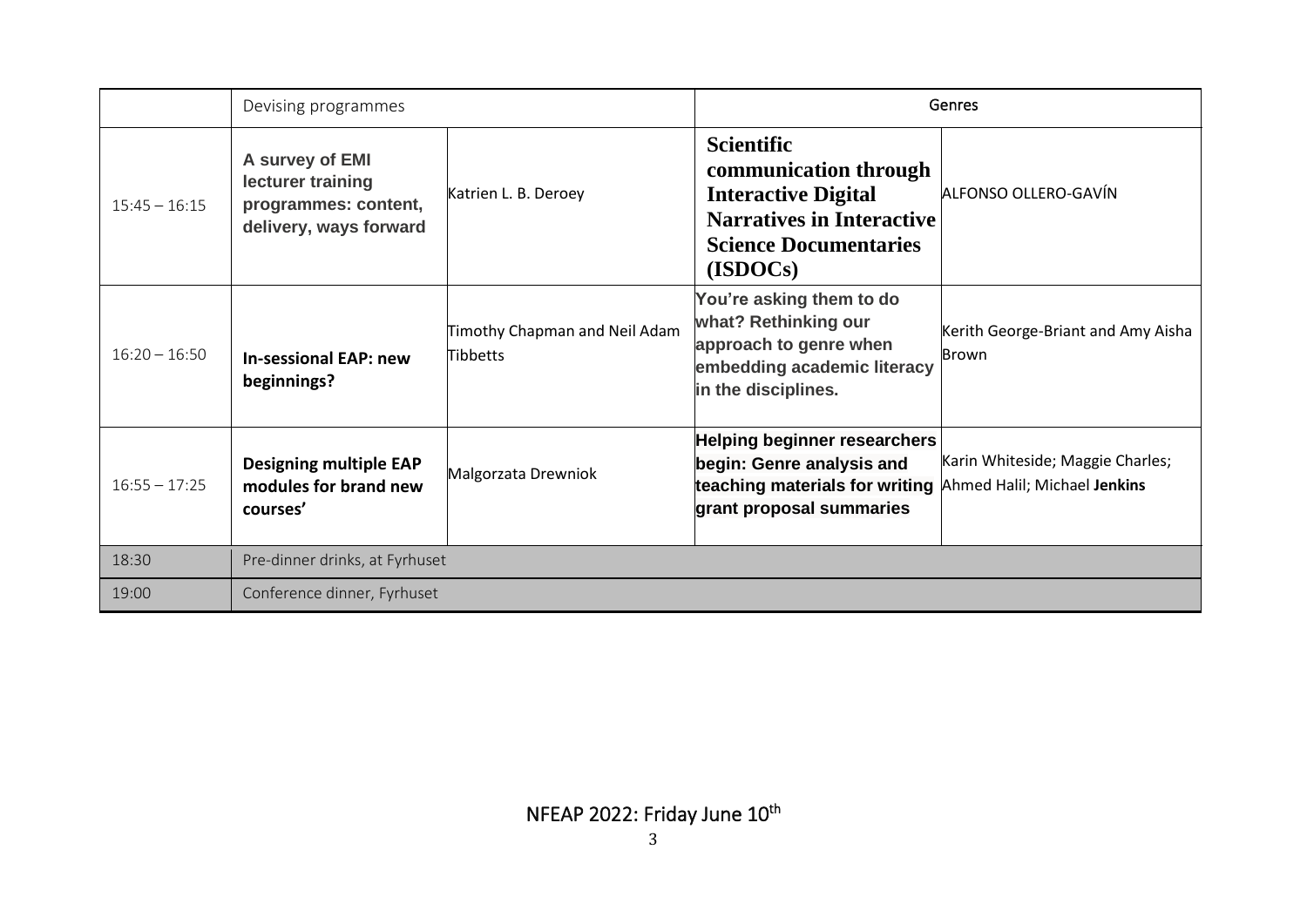| Time            |                                                                                                                                                     |                                                    |                                                                                                                      |                                                           |
|-----------------|-----------------------------------------------------------------------------------------------------------------------------------------------------|----------------------------------------------------|----------------------------------------------------------------------------------------------------------------------|-----------------------------------------------------------|
| $8:45 - 9:00$   | Welcome/opening of Day 2                                                                                                                            |                                                    |                                                                                                                      |                                                           |
|                 | Plenary presentation 3 (Athene)                                                                                                                     |                                                    | Speaker                                                                                                              |                                                           |
| $09:00 - 10:00$ |                                                                                                                                                     |                                                    | Julia                                                                                                                |                                                           |
| $10:00 - 10:20$ | Coffee break                                                                                                                                        |                                                    |                                                                                                                      |                                                           |
|                 | Strand 1 (Athene):                                                                                                                                  |                                                    |                                                                                                                      | Strand 2 (Apollo):                                        |
|                 | Critical thinking and argumentation                                                                                                                 |                                                    |                                                                                                                      | <b>Identities</b>                                         |
| $10:20 - 10:50$ | A corpus-based comparative<br>study of the first paragraph<br>of argumentative texts<br>written by Iranian and<br>Norwegian learners of<br>English. | Parichehr Afzali                                   | <b>Searching for scholarly</b><br>identity in academic writing<br>for graduate students in<br>visual arts and design | Mgr. Hana Atcheson                                        |
| $10:55 - 11:25$ | "Day 1: Meeting Our<br><b>Students Where They</b><br>Are"                                                                                           | Dr. Jennifer Lewin                                 | Developing an academic<br>persona: The PhD<br>confirmation report as a<br>catalyst                                   | Marion Heron and Nadya Yakovchuk                          |
| $11:30 - 12:00$ | <b>Entering the world of</b><br>academic<br>argumentation: using<br>knowledge telling and<br>knowledge transforming<br>to shed light on             | Ingrid Stock, Andrea Karsten,<br>Nancy Lea Eik-Nes | "This topic piqued my<br>interest": Self-reference<br>and identity in BA thesis<br>writing                           | Claudia Doroholschi, Loredana Bercuci,<br>Mădălina Chitez |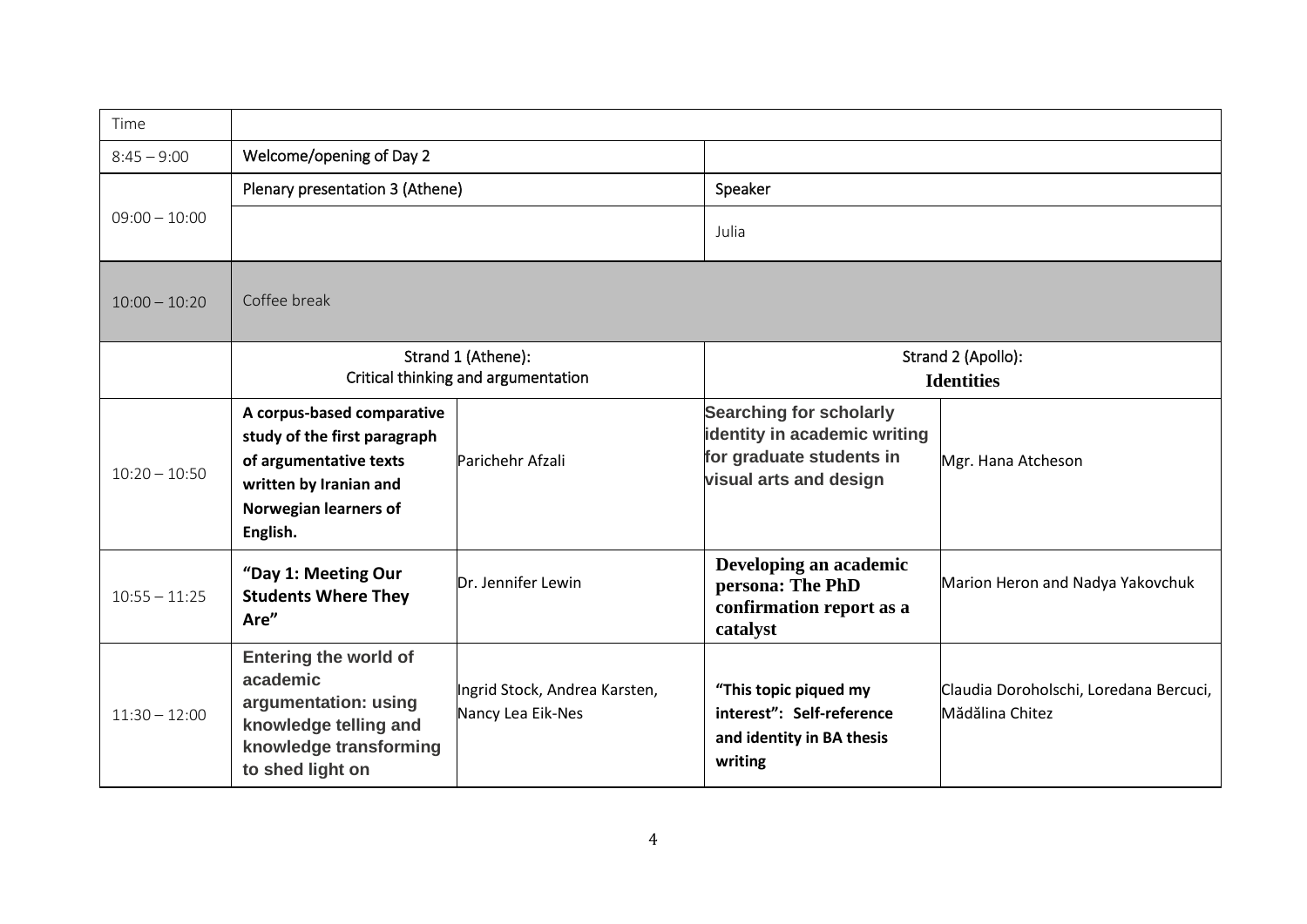|                 | students' engagement<br>with sources                                                                                                  |                                                   |                                                                                                                               |                                                |
|-----------------|---------------------------------------------------------------------------------------------------------------------------------------|---------------------------------------------------|-------------------------------------------------------------------------------------------------------------------------------|------------------------------------------------|
| $12:00 - 13:00$ | Lunch                                                                                                                                 |                                                   |                                                                                                                               |                                                |
|                 | Disciplines, disciplinarity, community                                                                                                | Strand 1 (Athene):                                |                                                                                                                               | Strand 2 (Apollo):<br><b>Renewing pedagogy</b> |
| $13:00 - 13.30$ | Supervision as a bridging<br>activity                                                                                                 | Turi Marte Brandt Ånerud                          | In the Beginning is the<br>Contract:Introductions,<br>Intent, and the Interplay<br>between the Familiar and the<br><b>New</b> | Jonathan W. Leader                             |
| $13.35 - 14:05$ | Academic<br>socialization into a<br>research academic<br>community: A text<br>history study of BSc<br>collaborative thesis<br>writing | Baraa Khuder, Anthony Norman,<br>Andreas Eriksson | Renewing teachers'<br>practice(s): Starting<br>over. And over. And over.                                                      | Katherine (Kate) Taylor                        |
| $14.10 - 14.40$ | <b>Making space to</b><br>foster<br>interdisciplinarity in<br><b>EAP</b>                                                              | Kashmir Kaur & Jenny Skipp                        | Internationalization of the<br><b>Instructional Delivery of EAP</b><br><b>Programs</b>                                        | Dr. Jennifer Macdonald & Dr. Ayesha<br>Mushtaq |